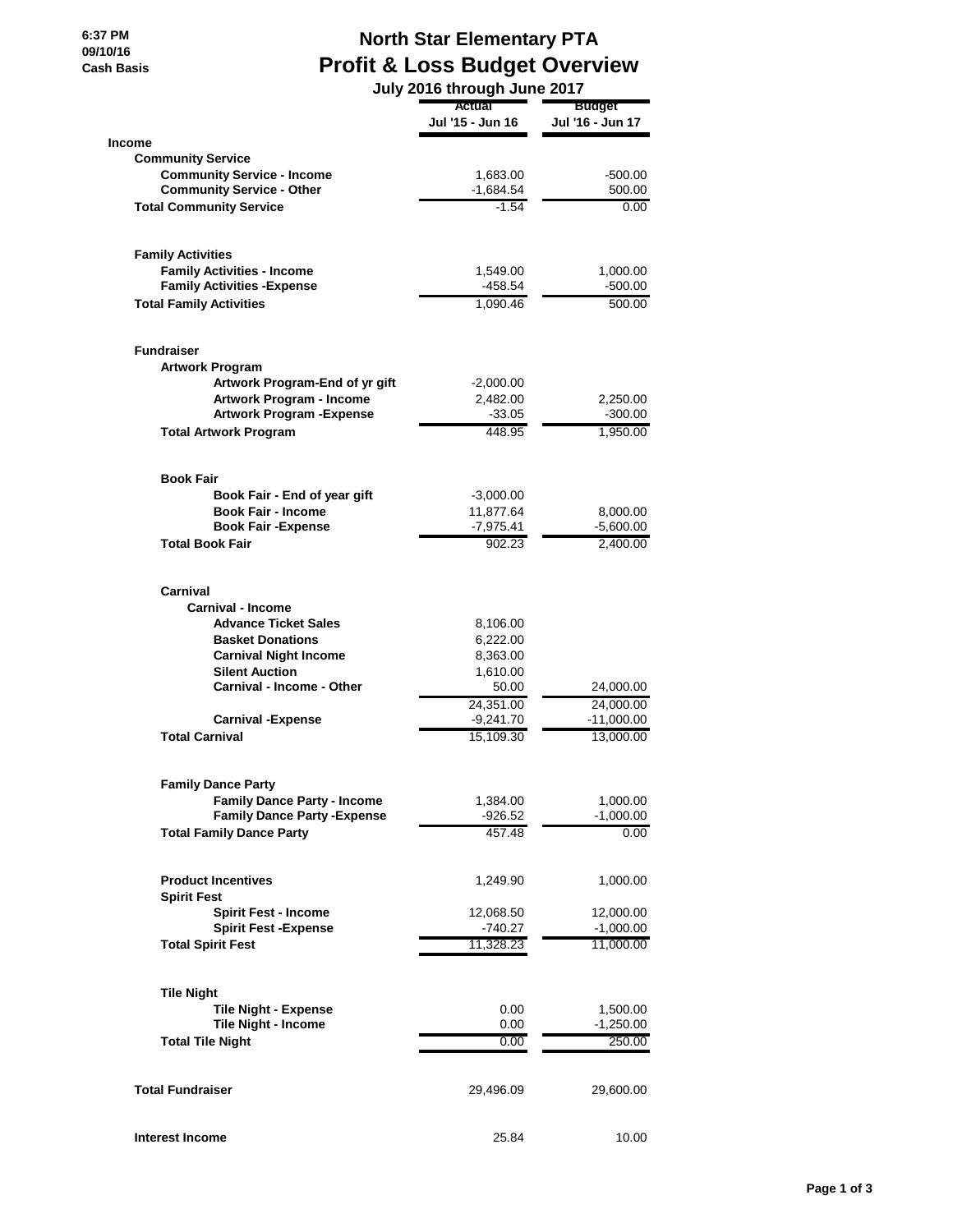## **North Star Elementary PTA Profit & Loss Budget Overview**

|                                     |                  | July 2016 through June 2017 |  |  |
|-------------------------------------|------------------|-----------------------------|--|--|
|                                     | Actual           | Budget                      |  |  |
|                                     | Jul '15 - Jun 16 | Jul '16 - Jun 17            |  |  |
| Membership                          |                  |                             |  |  |
| <b>Membership - Income</b>          | 2,675.75         | 2,500.00                    |  |  |
| <b>Membership - Expense</b>         | $-1,360.00$      | $-1,300.00$                 |  |  |
| <b>Total Membership</b>             | 1,315.75         | 1,200.00                    |  |  |
|                                     |                  |                             |  |  |
| <b>Spirit Wear</b>                  |                  |                             |  |  |
| <b>Spirit Wear - Income</b>         | 6,666.00         | 5,750.00                    |  |  |
| <b>Spirit Wear - Expense</b>        | -4,707.40        | $-4,600.00$                 |  |  |
| <b>Total Spirit Wear</b>            | 1,958.60         | 1,150.00                    |  |  |
| <b>Staff Appreciation</b>           |                  |                             |  |  |
| <b>Staff Appreciation - Income</b>  | 773.50           | 750.00                      |  |  |
| <b>Staff Appreciation - Expense</b> | $-2,254.97$      | $-2,250.00$                 |  |  |
| <b>Total Staff Appreciation</b>     | $-1,481.47$      | $-1,500.00$                 |  |  |
|                                     |                  |                             |  |  |
| Yearbook                            |                  |                             |  |  |
| Yearbook - Income                   | 8,750.00         | 8,500.00                    |  |  |
| <b>Yearbook -Expense</b>            | $-6,890.40$      | $-7,000.00$                 |  |  |
| <b>Total Yearbook</b>               | 1,859.60         | 1.500.00                    |  |  |
| <b>Total Income</b>                 | 34,263.33        | 32,460.00                   |  |  |
| <b>Expense</b>                      |                  |                             |  |  |
| <b>Academic Competition</b>         |                  |                             |  |  |
| <b>Math Olympiad</b>                | 109.00           | 109.00                      |  |  |
| <b>National Geography Bee</b>       | 100.00           | 125.00                      |  |  |
| <b>Science Olympiad</b>             | 25.00            | 25.00                       |  |  |
| <b>Spelling Bee</b>                 | 143.50           | 170.00                      |  |  |
| <b>Stock Market</b>                 | 150.00           | 0.00                        |  |  |
| <b>Total Academic Competition</b>   | 527.50           | 429.00                      |  |  |
|                                     |                  |                             |  |  |
| <b>Charitable Assistance</b>        | 453.92           | 500.00                      |  |  |
| <b>Copy/Printing</b>                | 631.87           | 500.00                      |  |  |
| <b>Family Fun 5k</b>                | 0.00             | 50.00                       |  |  |
| <b>Field Day</b>                    | 268.96           | 250.00                      |  |  |
| <b>Fifth Grade Activities</b>       | 950.00           | 1,200.00                    |  |  |
| <b>Garden Committee</b>             | 173.00           | 500.00                      |  |  |
| <b>Health and Wellness</b>          | 114.88           | 200.00                      |  |  |
| <b>Instructional Support</b>        | 1,884.12         | 2,250.00                    |  |  |
| Insurance                           | 179.00           | 215.00                      |  |  |
| <b>Monthly Spirit Day</b>           | 60.39            | 100.00                      |  |  |
| <b>Outdoor classroom</b>            | 0.00             | 5,000.00 Up to amount       |  |  |
| <b>Post Office</b>                  | 52.84            | 100.00                      |  |  |